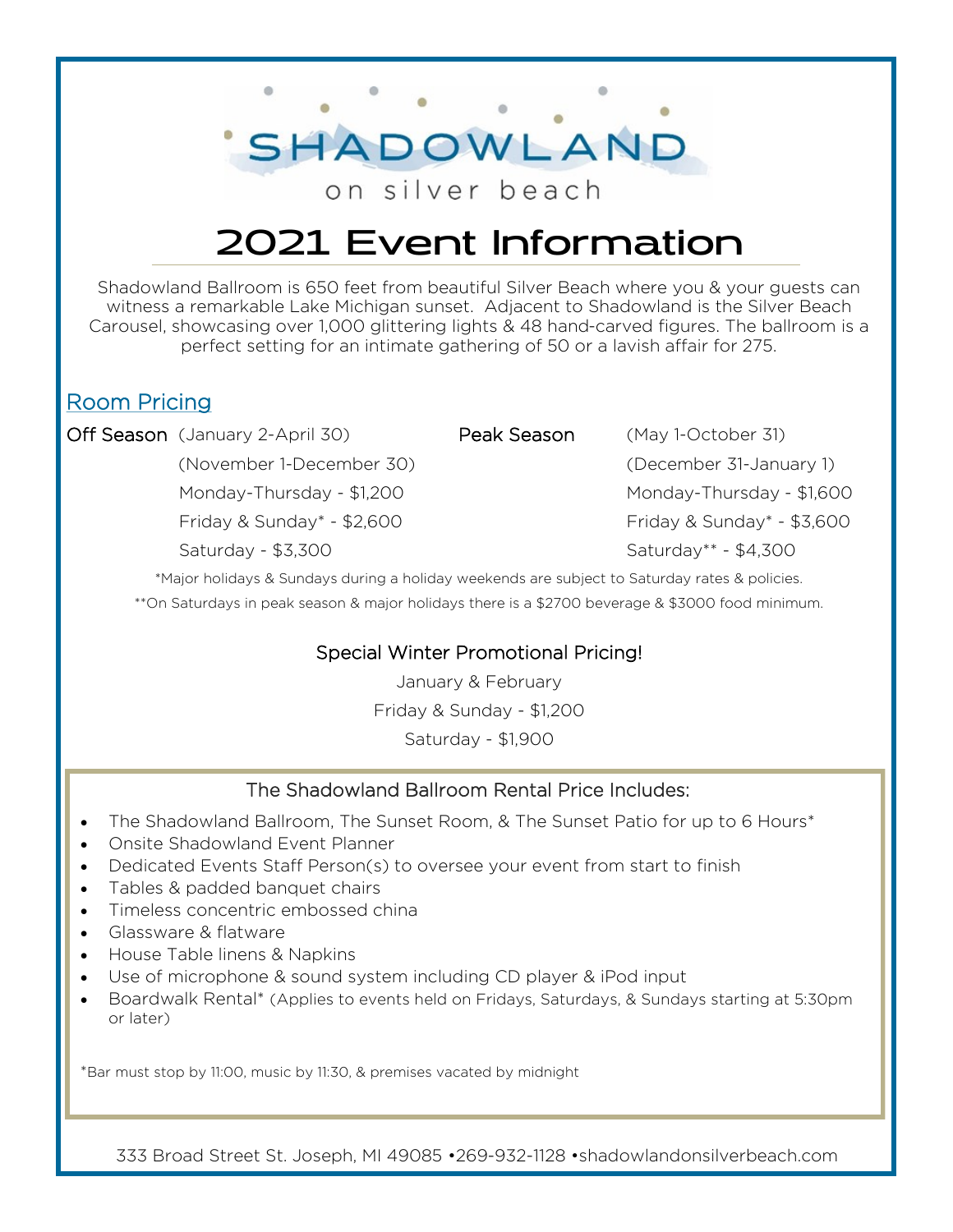# SHADOWLAND

 $\circ$ 

#### on silver beach

The Sunset Room is a carpeted portion of the ballroom with wall-to-wall windows facing Silver Beach & the Whirlpool Compass Fountain. It can seat up to 64 people & is available to rent Monday to Thursday for \$400.\* The room may also be rented on a Friday, Saturday, or Sunday if the room is available within 3 months of the booking date. The weekend rate is \$600. The Sunset Room can accommodate meetings, lunches, and dinners. If an area for dancing and socializing is desired, the full ballroom rental will be required. The Sunset Room can only be rented when the ballroom is not in use.

\*House table linen & napkins can be rented for an additional \$2 per person.

The Boardwalk is the area that leads into the ballroom. It can also be a part of your rental. The partitioned walls can be opened, which allow you to use this space for additional seating or enable your guests another place to enjoy their beverages beyond the ballroom. The Boardwalk is included in your weekend Ballroom rental. There is an additional charge of \$400 to rent the space during the week. This covers the cost of the extended liquor license, insurance fees, & the additional space.

#### Event Coordination

When you book an event with Shadowland, you will have access to the expertise of our event management team. With the experience of coordinating over 8 years of weddings and other events, our team will help you with your room layout, event time line, food & beverage selections, in house linen selection, and outside vendor recommendations. Our staff will also be onsite the day of your event to accept your vendor deliveries & prepare for your event.

#### Audio/ Visual

Shadowland is equipped with two 13' HD screens to display your pictures or videos. The use of our state of the art projector & screens is \$100. A CD player & sound system with an I-Pod hook-up is available or you may chose to hire a DJ or a band. DJ's or b& will be required to bring in their own sound system. The entire building is wireless.

#### Tables/Chairs/Tableware

Tables & chairs are provided by Shadowland for up to 300 (275 for a wedding) guests. Additional tables & chairs will be the responsibility of the client. Tables & chairs being brought in must be pre-approved by Shadowland Management. Shadowland has classic white tableware to coordinate with the design of your event. Dinner plates, salad plates, dessert plates, glassware, coffee cups, & silverware are included in the price of your rental. All events must use Shadowland's china or disposable tableware.

#### Table Linen/Napkins

Shadowland will provide in house tablecloths & napkins as well as all linen needed for your auxiliary tables such as buffet, escort card, gift tables, etc. for your event at no additional charge with standard sizing with a ballroom rental. We offer white, ivory, navy, or black table cloths & a variety of napkin colors to coordinate with the design of your event. Floor length linen available at an additional charge. You may bring in linens, chairs, or chair covers from another source but you will be responsible for set-up & removal at the end of your event.

#### Catering

Silver Beach Shadowland will provide you a variety of delicious menus to fit your occasion. All food except for shelf stable & non perishable food items must be obtained through Silver Beach Shadowland. A separate food menu is available with specific food offerings including but not limited to, breakfast, lunch, dinner, dessert, & snacks. Dinner entrée's start at \$20 per person. 6% Sales Tax and 21% Gratuity will be added to the final food bill. No outside food vendors will be allowed with the exception of commercially prepared desserts and late nights snacks such as pizza or sub sandwiches.

### 2021 Event Information